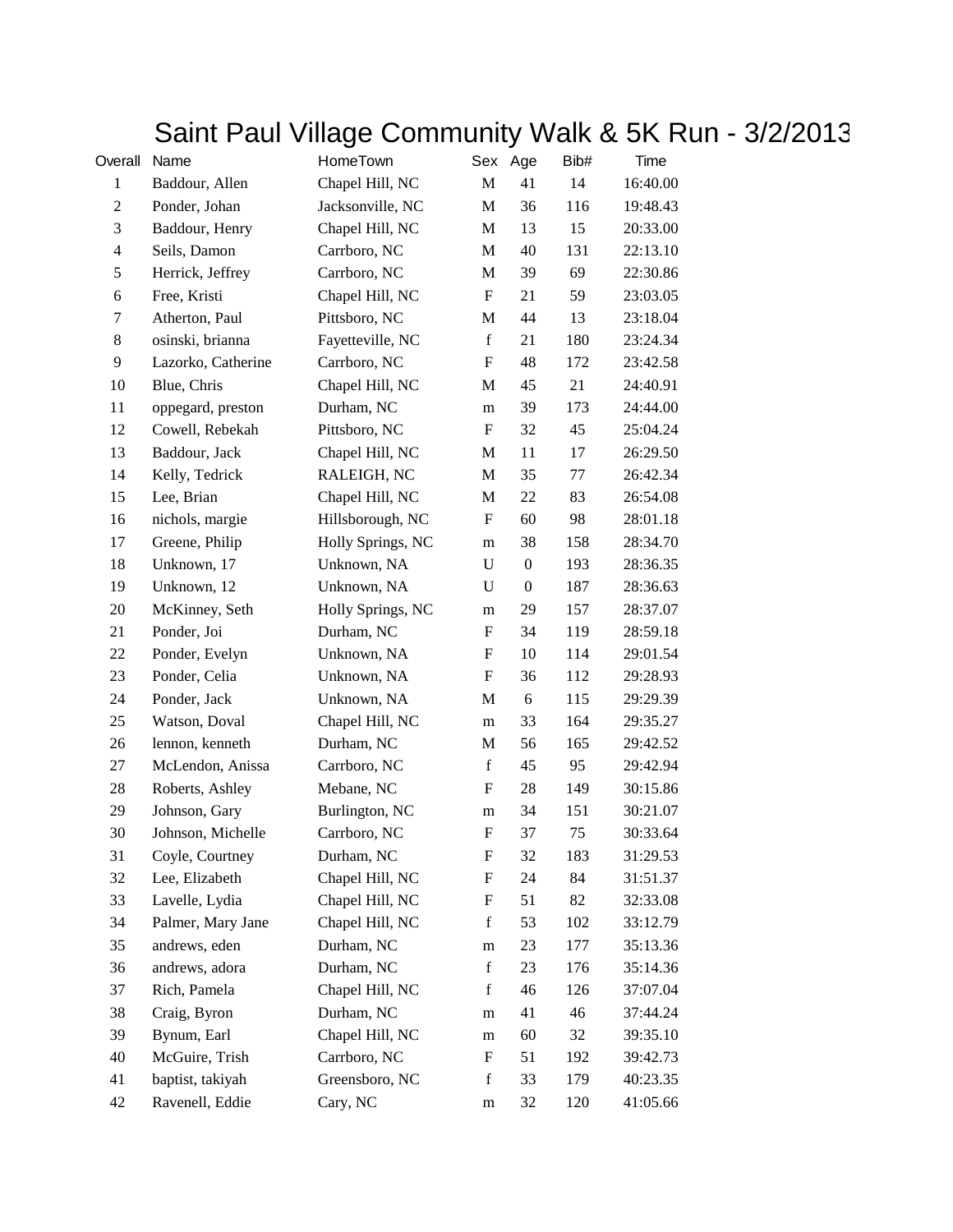| 43 | Ravenell, Erika                         | Cary, NC         | $\mathbf f$               | 32               | 121 | 41:06.69 |
|----|-----------------------------------------|------------------|---------------------------|------------------|-----|----------|
| 44 | Bailey, Delores                         | Chapel Hill, NC  | $\mathbf f$               | 42               | 156 | 41:20.30 |
| 45 | Ivory, Darnell                          | Charlotte, NC    | $\mathbf f$               | 61               | 150 | 41:20.69 |
| 46 | Chilton, Mark                           | Carrboro, NC     | m                         | 42               | 154 | 41:40.30 |
| 47 | Gala, Tish                              | Pittsboro, NC    | $\mathbf f$               | 43               | 153 | 41:40.95 |
| 48 | Palmer, Mary Katherine                  | Chapel Hill, NC  | $\mathbf f$               | 21               | 103 | 42:04.81 |
| 49 | Carey, Moses                            | Chapel Hill, NC  | m                         | 67               | 37  | 42:07.76 |
| 50 | Unknown, 10                             | Unknown, NA      | $\mathbf U$               | $\boldsymbol{0}$ | 181 | 42:27.76 |
| 51 | McMiller, Nettie                        | Chapel Hill, NC  | F                         | 21               | 194 | 42:30.05 |
| 52 | Shubert, Tiffany                        | Chapel Hill, NC  | $\boldsymbol{\mathrm{F}}$ | 42               | 132 | 42:56.85 |
| 53 | Williams Reid, Tori                     | Hillsborough, NC | $\boldsymbol{\mathrm{F}}$ | 44               | 143 | 43:03.65 |
| 54 | Reid, Addie                             | Unknown, NA      | F                         | $\tau$           | 123 | 43:03.84 |
| 55 | Blake, Dominique                        | DURHAM, NC       | $\mathbf f$               | 15               | 20  | 43:47.60 |
| 56 | Brown, Joal                             | Carrboro, NC     | $\mathbf f$               | 52               | 29  | 44:00.11 |
| 57 | Soher, Emlyn                            | Chapel Hill, NC  | $\mathbf f$               | $\tau$           | 137 | 44:42.18 |
| 58 | Miles, Brandon                          | Chapel Hill, NC  | m                         | 15               | 97  | 45:18.85 |
| 59 | Foushee, Joshwon                        | Carrboro, NC     | m                         | 17               | 57  | 45:19.08 |
| 60 | Farrington, Kailah                      | Carrboro, NC     | $\mathbf f$               | 17               | 167 | 45:21.26 |
| 61 | Soher, Brian                            | Chapel Hill, NC  | m                         | 45               | 136 | 45:36.95 |
| 62 | Farrar, Eugene                          | Chapel Hill, NC  | m                         | 54               | 54  | 46:25.77 |
| 63 | Stagg, LaVonne                          | Durham, NC       | $\mathbf f$               | 51               | 138 | 46:25.87 |
| 64 | Alston, Shereese                        | Chapel Hill, NC  | $\mathbf f$               | 24               | 11  | 46:25.98 |
| 65 | Jackson, Dianne                         | Pittsboro, NC    | $\mathbf f$               | 49               | 72  | 47:20.31 |
| 66 | Unknown, 14                             | Unknown, NA      | $\mathbf U$               | $\boldsymbol{0}$ | 189 | 47:34.13 |
| 67 | Unknown, 13                             | Unknown, NA      | ${\bf U}$                 | $\boldsymbol{0}$ | 188 | 47:34.26 |
| 68 | Eubanks, Mark                           | Durham, NC       | ${\rm m}$                 | 52               | 52  | 47:59.17 |
| 69 | Davis, Jasmine                          | Carrboro, NC     | $\mathbf f$               | 26               | 48  | 48:21.94 |
| 70 | Rainey-Hall, LaWanda                    | Chapel Hill, NC  | $\mathbf f$               | 63               | 145 | 48:42.92 |
| 71 | Bran, Harrison                          | Carrboro, NC     | m                         | 14               | 26  | 48:57.78 |
| 72 | Unknown, 16                             | Unknown, NA      | U                         | $\boldsymbol{0}$ | 191 | 49:17.56 |
| 73 | Palmer, Jerry                           | Chapel Hill, NC  | m                         | 58               | 101 | 49:35.37 |
| 74 | andrews, noah                           | Durham, NC       | m                         | 23               | 178 | 50:06.37 |
| 75 | gillard, paulette                       | Durham, NC       | $\mathbf f$               | 23               | 182 | 51:22.29 |
| 76 | andrews, rolesha                        | Durham, NC       | $\mathbf f$               | 23               | 175 | 51:25.67 |
| 77 | andrews, freda                          | Durham, NC       | $\mathbf f$               | 33               | 174 | 51:26.29 |
| 78 | Merrett-Watson, Theresa Chapel Hill, NC |                  | $f_{\rm}$                 | 58               | 96  | 52:51.20 |
| 79 | Bradshaw, Rhema                         | Durham, NC       | $\mathbf f$               | 24               | 25  | 53:09.47 |
| 80 | Lackey, Eryka                           | Chapel Hill, NC  | $\mathbf f$               | 17               | 81  | 53:26.47 |
| 81 | Lyons, David                            | Chapel Hill, NC  | m                         | 58               | 90  | 53:26.67 |
| 82 | Edwards, Tyree                          | Chapel Hill, NC  | m                         | 14               | 51  | 53:27.42 |
| 83 | Thompson, Alexis                        | Chapel Hill, NC  | $\mathbf f$               | 14               | 140 | 53:27.79 |
| 84 | Barnes, Adrienne                        | Unknown, NA      | $\mathbf f$               | 46               | 18  | 53:55.46 |
| 85 | Farrington, Kenyetta                    | Carrboro, NC     | $\mathbf f$               | 42               | 166 | 54:01.16 |
| 86 | Davis, Oliver                           | Carrboro, NC     | m                         | 57               | 49  | 54:09.92 |